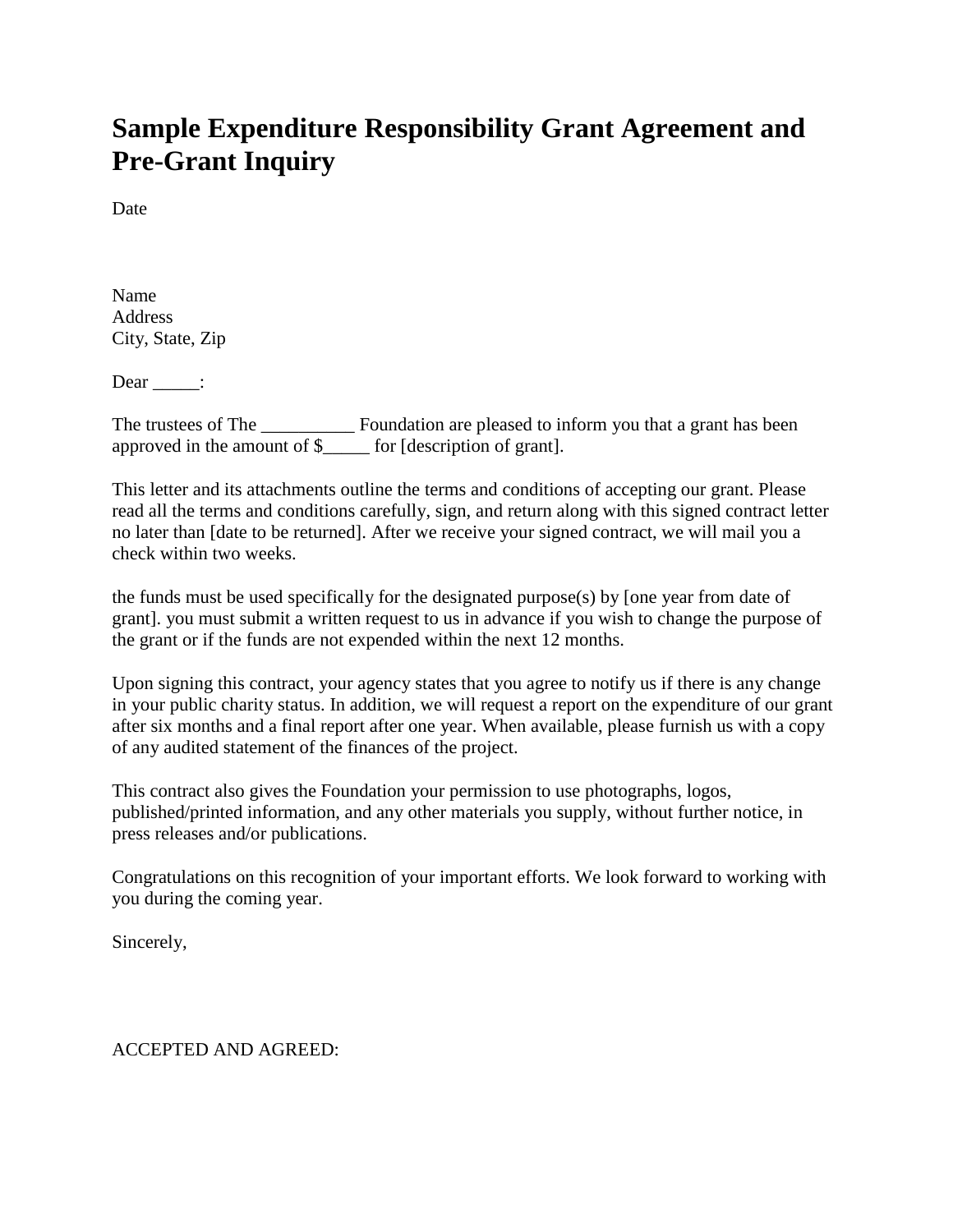Executive Director

\_\_\_\_\_\_\_\_\_\_\_\_\_\_\_\_\_\_\_\_\_\_\_\_\_\_\_\_\_\_

## PRE-GRANT INQUIRY FOR "EXPENDITURE RESPONSIBILITY" GRANTS FOR INTERNAL USE BY THE \_\_\_\_\_\_\_\_\_\_ FOUNDATION

--------------------

This form is to be completed by an officer of The Foundation before it makes any grant to an organization with respect to which The Foundation must exercise "expenditure responsibility." The purpose is to establish the fact that prior to the grant The Foundation conducted a limited advance investigation as a means of getting reasonable assurance that the grant will be used for the proper purposes.

- 1. Name of the proposed grantee:
- 2. When was the organization founded:
- 3. Essential institutional character and function or purpose of the proposed grantee (e.g., educational institution, research institution, etc.):
- 4. Names and titles of chief personnel of the proposed grantee, including a brief statement as to how their background and experience contribute to the intended purpose of the grant:
- 5. Summary of previous grants or other assistance (if any) made by The Foundation to proposed grantee, including whether proper use of grants was made and whether required reports were filed with The Foundation:

NOTE: If the proposed grantee has properly used all prior grants, filed the required reports and there has been no major change in its character or personnel, no additional pre-grant inquiry is necessary and questions 6 through 9 may be omitted.

6. Summary of grants awarded by other foundations to the proposed grantee including the amount of the grant, date awarded and the purpose of the grant (comment on whether the proposed grantee has had a history of compliance or non-compliance with the terms of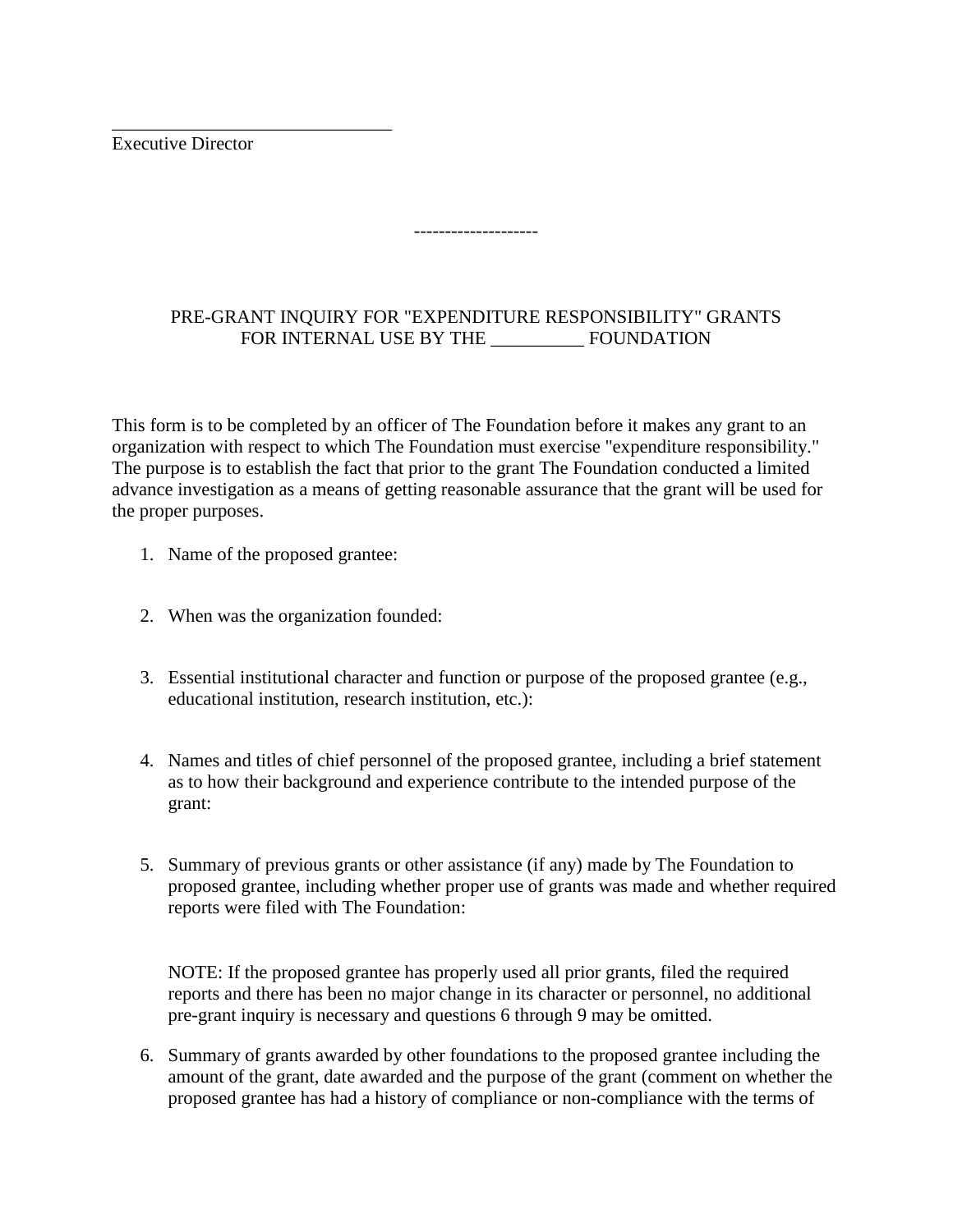these grants)

- 7. Briefly describe the scope of your inquiry into the activities and practices of the proposed grantee and note any factors which you felt justified limiting the scope:
- 8. Brief summary of knowledge of The Foundation, based on prior experience or other information readily available, concerning the prior history and experience of the proposed grantee and its chief personnel including grantee's activities and practices (or reference to specific documents in The Foundation's files covering these points):
- 9. Brief statement of basis for conclusion that the proposed grantee will use the grant for the proper purposes (or reference to specific documents in The Foundation's files covering these points):

Fund Officer / Date

\_\_\_\_\_\_\_\_\_\_\_\_\_\_\_\_\_\_\_\_\_\_\_\_\_\_\_\_\_\_

## GENERAL GRANT TERMS, CONDITIONS AND UNDERSTANDINGS FOR EXPENDITURE RESPONSIBILITY

--------------------

In addition to the specific *terms and conditions in the grant award letter dated \_\_\_\_\_,to which these* General Grant Terms, Conditions and Understandings are attached, The Foundation (The Foundation) is awarding this grant to you as the Grantee contingent upon the following:

Expenditure Responsibility:

Because you are not currently recognized by the Internal Revenue Service as a public charity as described in sections  $501(c)(3)$  and  $509(a)(1)$  of the Internal Revenue Code of 1986 as amended (the "Code"), all grant funds must be kept segregated continuously in a separate fund dedicated to the purposes of the grant, and no part of this grant may be used for your general support or general purposes. This grant is an "expenditure responsibility" grant within the meaning of section 4945(h) of the Code. Thus, The Foundation must (i) see that the grant is spent solely for the purposes for which made; (ii) obtain full and complete reports from you on how the funds are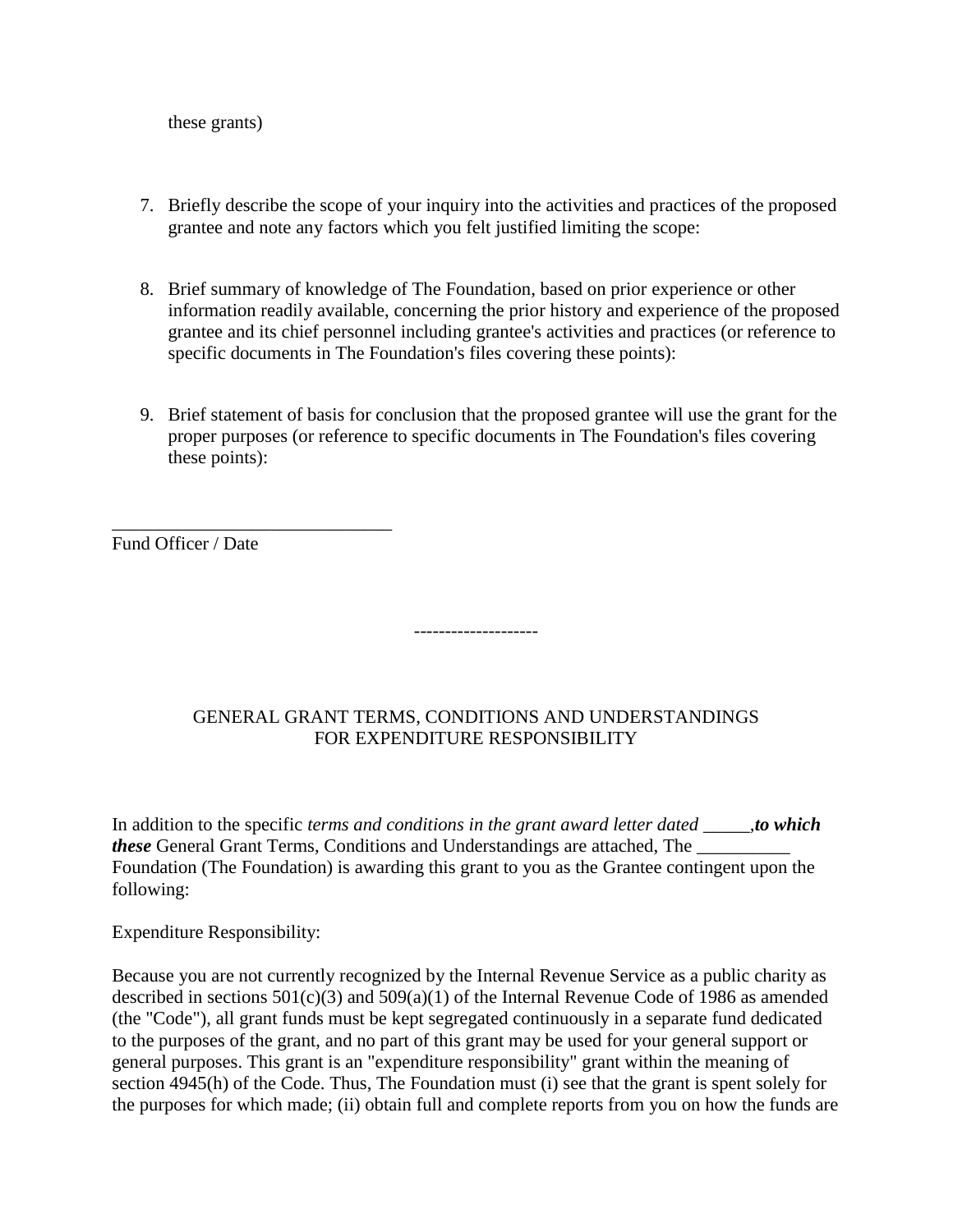spent; and (iii) make full and detailed reports with respect to such expenditures to the Internal Revenue Service. By accepting this grant, you agree to cooperate fully with The Foundation to assure that The Foundation is able to satisfy all of the requirements of an "expenditure responsibility" grant in accordance with section 4945(h) of the Code and the regulations thereunder.

#### Expenditure of Funds:

This grant (together with any income earned upon investment of grant funds) is made for the purpose outlined in the grant award letter and may not be expended for any other purpose without The Foundation's prior written approval.

If the grant is intended to support a specific project or to provide general support for a specific period, any portion of the grant unexpended at the completion of the project or the end of the period shall be returned immediately to The Foundation.

You may not expend any grant funds for any political or lobbying activity or for any purpose other than one specified in section 170(c)(2)(b) of the Code.

No Assignment or Delegation:

You may not assign, or otherwise transfer, your rights or delegate any of your obligations under this grant without prior written approval from The Foundation.

#### Records and Reports:

You are required to keep a record of all receipts and expenditures relating to this grant and to provide The Foundation with a written report summarizing the project promptly following the end of the period during which you are to use all grant funds. The Foundation may also require interim reports. Your reports should describe your progress in achieving the purposes of the grant and include a detailed accounting of the uses or expenditure of all grant funds. You also agree to provide any other information reasonably requested by The Foundation. If your organization obtains any audited financial statements covering any part of the period of this grant, please provide a copy to The Foundation as well. You are required to keep the financial records with respect to this grant, along with copies of any reports submitted to The Foundation, for at least four years following the year in which all grant funds are fully expended.

Required Notification: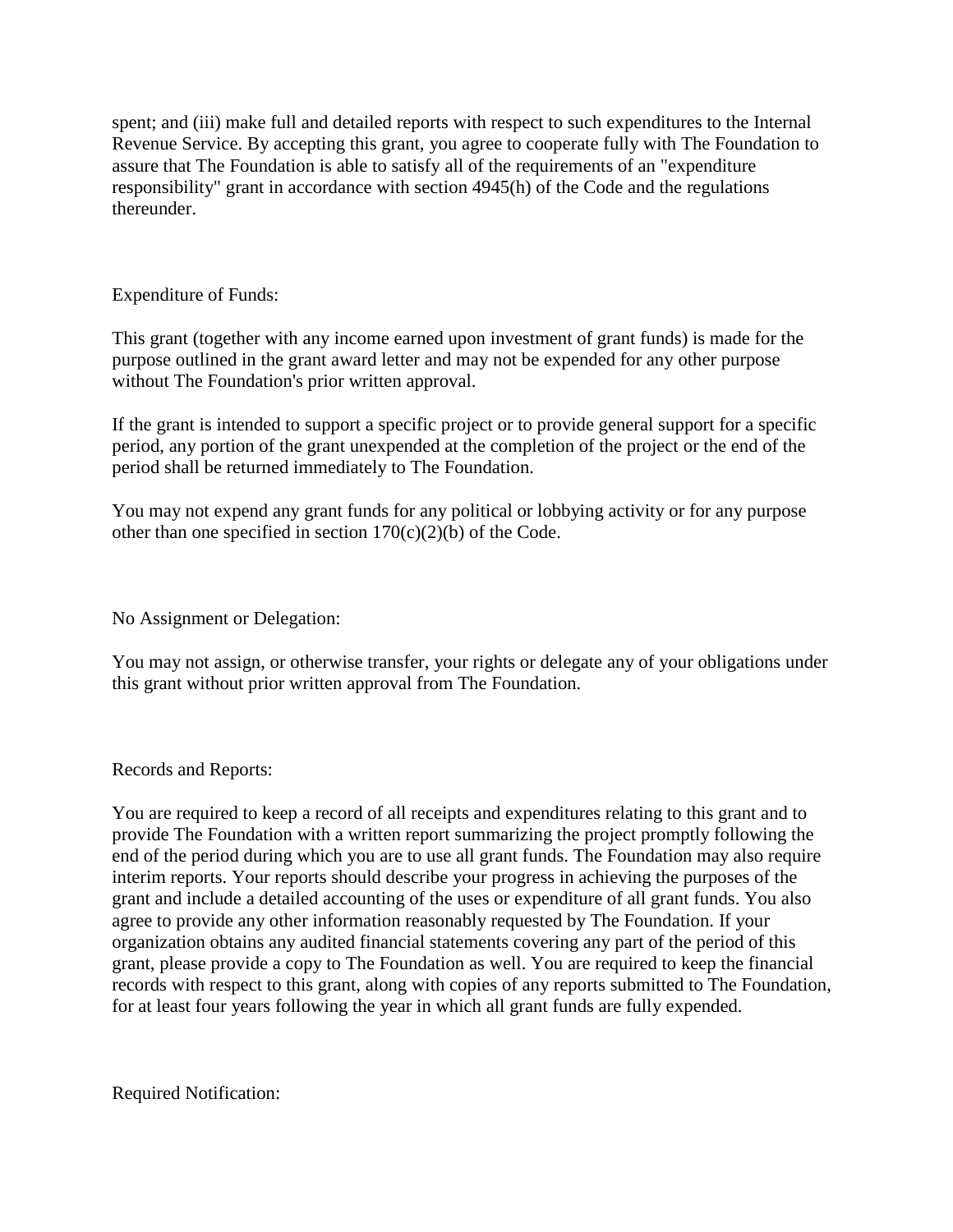You are required to provide The Foundation with immediate written notification of: (1) any changes in your organization's tax-exempt status; (2) your inability to expend the grant for the purposes described in the grant award letter; or (3) any expenditure from this grant made for any purpose other than those for which the grant was intended.

Reasonable Access for Evaluation:

You will permit The Foundation and its representatives, at its request, to have reasonable access during regular business hours to your files, records, accounts, personnel and clients or other beneficiaries for the purpose of making such financial audits, verifications or program evaluations as The Foundation deems necessary or appropriate concerning this grant award.

#### Publicity:

You will allow The Foundation to review and approve they text of any proposed publicity concerning this grant prior to its release. The Foundation may include information regarding this grant, including the amount and purpose of the grant, any photographs you may have provided, your logo or trademark, or other information or materials about your organization and its activities, in The Foundation's periodic public reports, newsletters, and news releases.

#### Right to Modify or Revoke:

The Foundation reserves the right to discontinue, modify or withhold any payments to be made under this grant award or to require a total or partial refund of any grant funds if, in The Foundation's sole discretion, such action is necessary: (1) because you have not fully complied with the terms and conditions of this grant; (2) to protect the purpose and objectives of the grant or any other charitable activities of The Foundation; or (3) to comply with the requirements of any law or regulation applicable to you, of The Foundation or this grant.

If The Foundation does not receive signed copies of its grant award letter and of these general grant terms with in 14 days after the date of The Foundation's grant award letter, this grant may be revoked.

The undersigned certify that they are duly elected and authorized officers of the Grantee and that, as such, are authorized to accept this grant on behalf of the Grantee, to obligate the Grantee to observe all of the terms and conditions placed on this grant, and in connection with this grant to make, execute and deliver on behalf of the Grantee all grant agreements, representations, receipts, reports and other instruments of every kind.